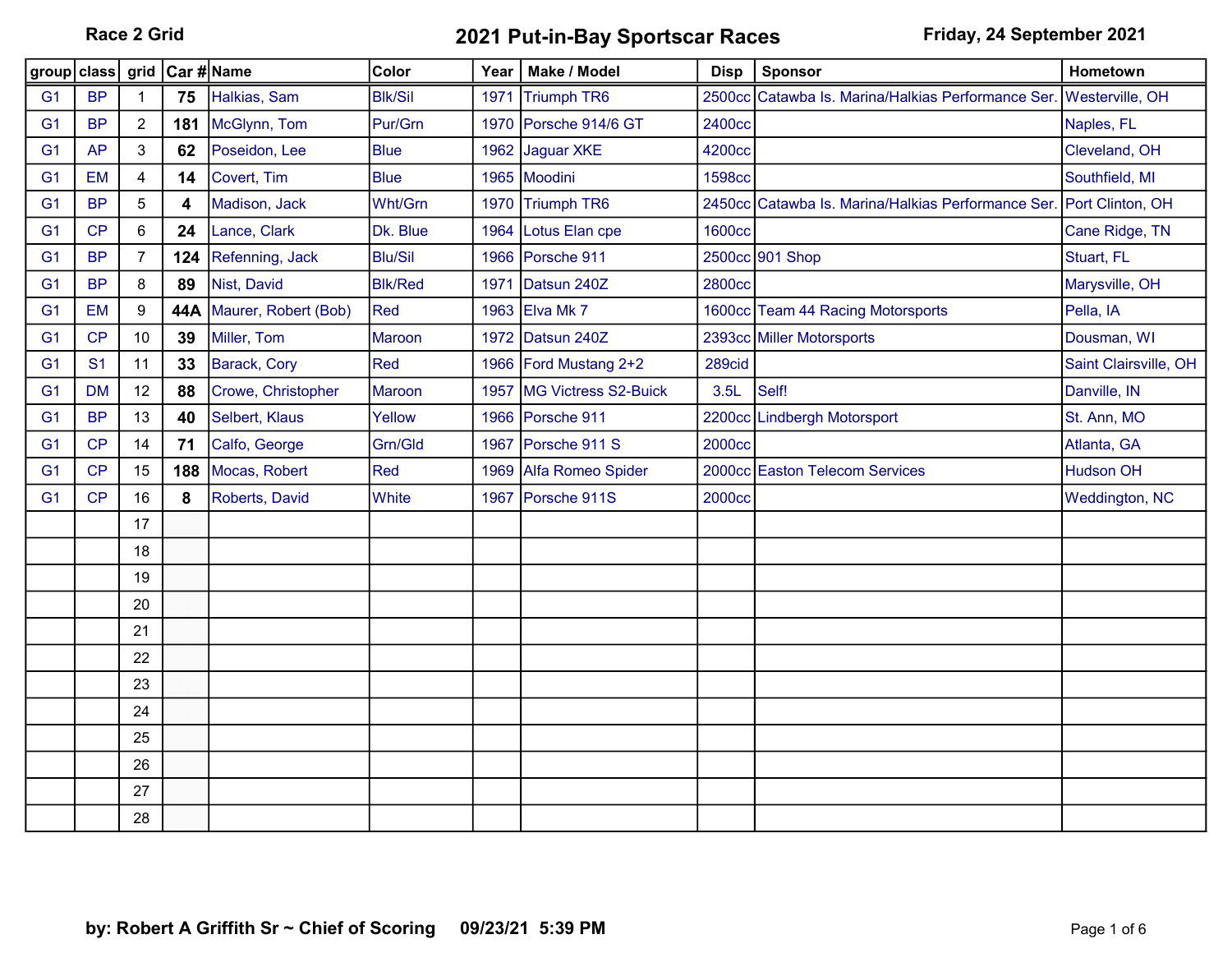Race 2 Grid **2021 Put-in-Bay Sportscar Races** Friday, 24 September 2021

| group class grid Car # Name |           |                |                |                       | Color           | Year ∣ | Make / Model              | <b>Disp</b>   | <b>Sponsor</b>                                    | Hometown              |
|-----------------------------|-----------|----------------|----------------|-----------------------|-----------------|--------|---------------------------|---------------|---------------------------------------------------|-----------------------|
| G <sub>2</sub>              | EP        | 1              | 97             | Vapaa, Stefan         | Yellow          | 1968   | Saab Sonett V4/rdstr      | <b>1500cc</b> |                                                   | Wilmington, DE        |
| G <sub>2</sub>              | <b>S3</b> | $\overline{c}$ | 11             | Limber, Greg          | Lt. Green       |        | 1971 IVW Beetle           |               | 1600cc Arbor Inn. Farmers insurance, Spectro Oils | Elyria, OH            |
| G <sub>2</sub>              | <b>DP</b> | 3              | 601            | Gurolnick, Rick       | <b>Ivory</b>    |        | 1960 Porsche 356 Rdstr    | <b>1600cc</b> |                                                   | Hawthorn Woods, IL    |
| G <sub>2</sub>              | <b>S2</b> | 4              | 22             | Petrone, John         | White           | 1967   | Volvo 122S                |               | 1800cc The Arbor Inn at Put-in-Bay                | Willowick, OH         |
| G <sub>2</sub>              | EP        | 5              | 96             | School, David         | Yellow          |        | 1972 Saab Sonett          | <b>1698cc</b> |                                                   | Malone, WI            |
| G <sub>2</sub>              | <b>DP</b> | 6              | 68             | <b>Warner, Thomas</b> | Yellow          | 1959   | Porsche 356A cpe          |               | 1620cc World Resource Solutions Corp.             | Delaware, OH          |
| G <sub>2</sub>              | EP        | 7              | $\overline{7}$ | School, Mark          | White           | 1971   | <b>Saab Sonett</b>        | <b>1698cc</b> |                                                   | Appleton, WI          |
| G <sub>2</sub>              | EP        | 8              | 824            | Sukey, Jason          | White           | 1971   | Triumph GT6               |               | 1998cc JS Performance Motoring, LLC               | Amherst, OH           |
| G <sub>2</sub>              | <b>S3</b> | 9              | 27             | Roberts, Pete         | Red             | 1966   | <b>Ford Cortina GT/TC</b> | 1558cc ME     |                                                   | Reynoldsburg, OH      |
| G <sub>2</sub>              | EP        | 10             | 197            | Lynch, Brian          | Orange          |        | 1974 Saab Sonett          | <b>1700cc</b> |                                                   | <b>Warrenville IL</b> |
| G2                          | <b>S3</b> | 11             | 67             | Reall, Jack           | Red/Gray        |        | 1964 Morris Cooper S/GT5  |               | 1310cc Reall Racing                               | Sunbury, OH           |
| G <sub>2</sub>              | X(CP)     | 12             | 48             | Selbert, Klaus'       | Yellow          |        | 1968 Porsche 911          | 1991cc        |                                                   | St. Ann, MO           |
| G <sub>2</sub>              | <b>FM</b> | 13             | 69             | Ross, Malcolm         | <b>Blu/Yel</b>  | 1957   | <b>Lotus Eleven</b>       | 1100cc        |                                                   | Columbus, OH          |
| G <sub>2</sub>              | <b>FM</b> | 14             | 6              | Morgan, Ray           | <b>Yel/Blue</b> |        | 1964 Merlyn Mk 6          |               | 1294cc Vintage Motorcar Restorations              | Jasper, GA            |
| G <sub>2</sub>              | <b>DP</b> | 15             | 144            | Dredge, Bill          | Dk. Blue        |        | 1961 Austin Healey 3000   | 3000cc        |                                                   | Mequon, WI            |
| G <sub>2</sub>              | EP        | 16             | $\mathbf{2}$   | Stanford, John        | <b>Silver</b>   |        | 1965 Turner Mk III        | <b>1498cc</b> |                                                   | Leo, IN               |
| G <sub>2</sub>              | <b>FM</b> | 17             | 36             | Wilson, Paul          | White           |        | 1957 Elva Mark II         | 1220cc        |                                                   | Fairfield, VA         |
| G <sub>2</sub>              | <b>S2</b> | 18             | 31             | Coffin, Robert        | <b>Blue</b>     |        | 1973 Mazda RX3            | 1300R         | <b>Tristram's Garage</b>                          | Dobson, NC            |
| G <sub>2</sub>              | <b>S3</b> | 19             | 44             | Nist, Ron             | Red             |        | 1964 Mini Cooper S/GT5    |               | 1071cc Pigg Brothers Garage                       | Delaware, OH          |
|                             |           | 20             |                |                       |                 |        |                           |               |                                                   |                       |
|                             |           | 21             |                |                       |                 |        |                           |               |                                                   |                       |
|                             |           | 22             |                |                       |                 |        |                           |               |                                                   |                       |
|                             |           | 23             |                |                       |                 |        |                           |               |                                                   |                       |
|                             |           | 24             |                |                       |                 |        |                           |               |                                                   |                       |
|                             |           | 25             |                |                       |                 |        |                           |               |                                                   |                       |
|                             |           | 26             |                |                       |                 |        |                           |               |                                                   |                       |
|                             |           | 27             |                |                       |                 |        |                           |               |                                                   |                       |
|                             |           | 28             |                |                       |                 |        |                           |               |                                                   |                       |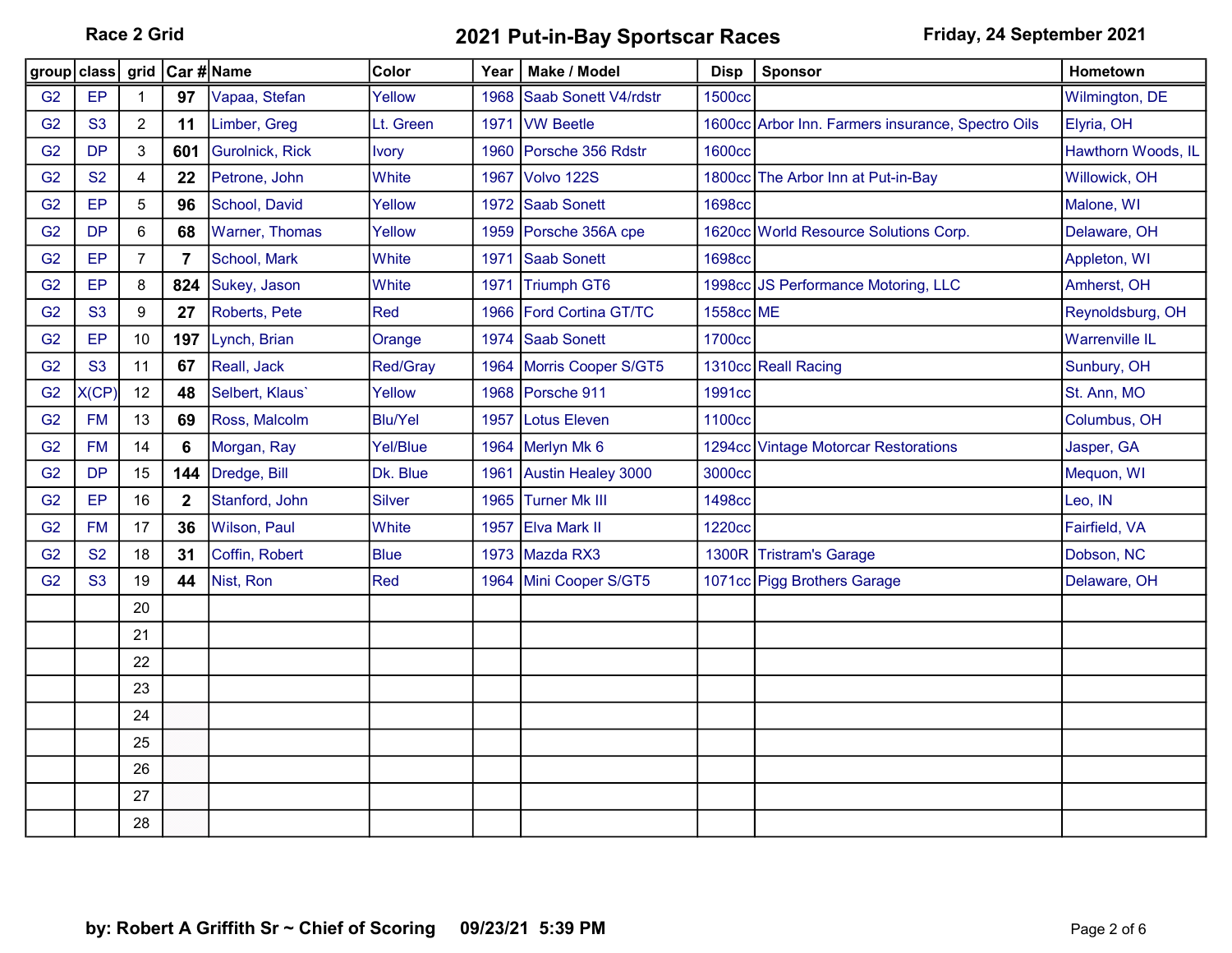Race 2 Grid **2021 Put-in-Bay Sportscar Races** Friday, 24 September 2021

| group class    |                | grid           | Car #∣Name |                        | Color          | Year | Make / Model              | <b>Disp</b>        | <b>Sponsor</b>                   | Hometown            |
|----------------|----------------|----------------|------------|------------------------|----------------|------|---------------------------|--------------------|----------------------------------|---------------------|
| G <sub>3</sub> | <b>FP</b>      | 1              | 10         | Henry, Sean            | Green          |      | 1973 Triumph Spitfire     | <b>1500cc</b>      |                                  | Marysville, OH      |
| G <sub>3</sub> | <b>GM</b>      | $\overline{2}$ | 283        | <b>Byrnes, Kurt</b>    | <b>Black</b>   | 1951 | MG TD 1350                | 1350cc             |                                  | Pittsburgh, PA      |
| G <sub>3</sub> | <b>GM</b>      | 3              | 118        | Lekanka, Mark          | Red            |      | 1952 MGTD                 | <b>1460cc</b>      |                                  | Put in Bay, OH      |
| G <sub>3</sub> | <b>GM</b>      | 4              | 776        | Ford, Manley           | <b>Blue</b>    |      | 1952 MG TD                | 1500 <sub>cc</sub> |                                  | Middleville, MI     |
| G <sub>3</sub> | <b>FP</b>      | 5              | 151        | Kansa, Robert          | Yellow         |      | 1960 AH Sebring Sprite    |                    | 1275cc various                   | Akron, OH           |
| G <sub>3</sub> | S <sub>4</sub> | 6              | 997        | McConnell, Randy       | Grn/Wht        |      | 1962 AUSTIN Cooper        |                    | 1275cc S&M MINIS                 | Lakewood, CO        |
| G <sub>3</sub> | <b>GM</b>      | $\overline{7}$ | 148        | Gibson, David          | Alloy/Red      |      | 1958 VAY Special          |                    | 1275cc Prestige Worldwide FB LLC | Fredericksburg, VA  |
| G <sub>3</sub> | <b>FP</b>      | 8              | 81         | <b>Sukey, Marty</b>    | White          |      | 1964 Triumph Spitfire     |                    | 1296cc Team Sukey Triumphs       | Grafton, OH         |
| G <sub>3</sub> | <b>FP</b>      | 9              | 77         | Vogel, Jim             | Red            |      | 1966 MG Midget            |                    | 1275cc Deb Vogel                 | Tallmadge, OH       |
| G <sub>3</sub> | <b>FP</b>      | 10             | 344        | Pettenski, Nik         | White          |      | 1959   AH Sprite          | 1275cc             |                                  | Put in Bay, OH      |
| G <sub>3</sub> | FP/2           | 11             | 98         | Polimeni, Ronald       | Green          | 1959 | Volvo PV-544              |                    | 1800cc Odyssey House             | Capon Bridge, WV    |
| G <sub>3</sub> | <b>FP</b>      | 12             | 64         | Sopher, Terry          | Red/Sil        |      | 1964 Triumph Spitfire     | <b>1296cc</b>      |                                  | Jacksonville, Fl    |
| G <sub>3</sub> | <b>FP</b>      | 13             | 94         | Goodwin, Carl          | <b>Blue</b>    |      | 1962 Austin Healey Sprite | 1275cc             |                                  | Novelty, OH         |
| G <sub>3</sub> | FP/2           | 14             | 153        | Babb, Brad             | Yellow         |      | 1966 Sunbeam Alpine       |                    | 1725cc M&B Motorsports           | Whitehouse, OH      |
| G <sub>3</sub> | <b>FP</b>      | 15             | 26         | Smith, Larry           | <b>Blue</b>    |      | 1962 MG Midget            |                    | 1275cc Blue Tarp Racing          | Richmond, VA        |
| G <sub>3</sub> | FP/2           | 16             | 38         | Oesterle, Dale         | Yellow         |      | 1962 Triumph Spitfire     | 1450cc             |                                  | Powell, OH          |
| G <sub>3</sub> | <b>S4</b>      | 17             | 191        | Thomas, Will           | <b>Maroon</b>  |      | 1965 Austin Mini Cooper   |                    | 1275cc GMT Racing                | New Fairfield, CT   |
| G <sub>3</sub> | <b>FP</b>      | 18             | 53         | Smith, David           | Red            |      | 1959 Austin Healey Sprite |                    | 1275cc Small bore racing         | Carlisle, PA        |
| G <sub>3</sub> | <b>FP</b>      | 19             | 54         | <b>Tirkala, Ferenc</b> | White          | 1971 | <b>Triumph Spitfire</b>   | <b>1296cc</b>      |                                  | Covington, KY       |
| G <sub>3</sub> | FP/2           | 20             | 02         | Reichert, Michael      | White          |      | 1972 Fiat 124 Spider      | <b>1600cc</b>      |                                  | Put in Bay, OH      |
| G <sub>3</sub> | FP/2           | 21             | 70         | Anderson, David        | White          |      | 1963 Sunbeam Alpine       | 1767cc             |                                  | Rochester Hills, MI |
| G <sub>3</sub> | FP/2           | 22             | 284        | Schnabel, J. Richard   | White          | 1961 | MG A, Mark II             |                    | 1622cc Purple Patch Motorsports  | Waynesville, NC     |
| G <sub>3</sub> | FP/2           | 23             | 194        | Shafer, Craig          | Green          |      | 1959 MG A                 | 1600cc none        |                                  | Somerset, PA        |
| G <sub>3</sub> | <b>S4</b>      | 24             | 8X         | Christ, Thomas         | <b>Blu/Yel</b> |      | 1964 Austin Mini Clubman  | 1275cc             |                                  | Columbus, OH        |
|                |                | 25             |            |                        |                |      |                           |                    |                                  |                     |
|                |                | 26             |            |                        |                |      |                           |                    |                                  |                     |
|                |                | 27             |            |                        |                |      |                           |                    |                                  |                     |
|                |                | 28             |            |                        |                |      |                           |                    |                                  |                     |
|                |                | 29             |            |                        |                |      |                           |                    |                                  |                     |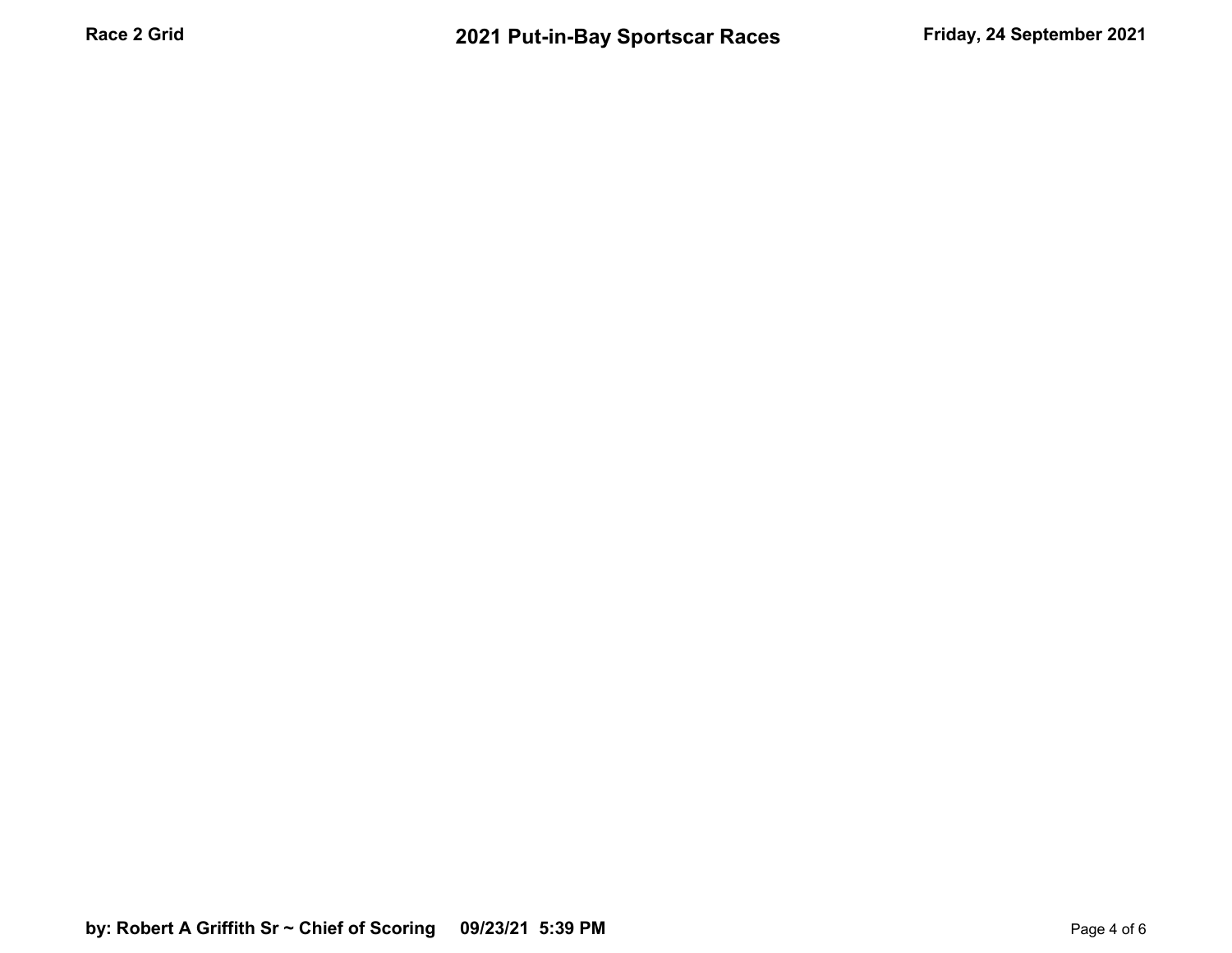Race 2 Grid **2021 Put-in-Bay Sportscar Races** Friday, 24 September 2021

| group   class  |           |                | grid Car #Name |                     | Color        | Year | Make / Model                     | <b>Disp</b>  | Sponsor                                                        | Hometown                    |
|----------------|-----------|----------------|----------------|---------------------|--------------|------|----------------------------------|--------------|----------------------------------------------------------------|-----------------------------|
| G <sub>4</sub> | <b>HP</b> | $\mathbf 1$    | 61             | Petkovic, Joseph    | White        | 1961 | <b>Austin Healey Sprite</b>      | <b>948cc</b> |                                                                | <b>Highland Heights, OH</b> |
| G <sub>4</sub> | <b>HP</b> | $\overline{2}$ | 9              | Kelly, Don          | <b>Blue</b>  | 1961 | <b>Austin Healey Sprite Mk I</b> | <b>948cc</b> |                                                                | Rapid City, MI              |
| G <sub>4</sub> | <b>GP</b> | 3              | 17             | Besst, Scott        | Yel/Blk      |      | 1959 Morgan 4/4                  |              | 1368cc Malvernlane Vintage                                     | New Orleans, La             |
| G <sub>4</sub> | <b>GP</b> | 4              | 73             | Besst, James        | Grn/Gld      |      | 1958 Morgan 4/4                  | 1340cc       |                                                                | Grove City, OH              |
| G <sub>4</sub> | HM        | $\mathbf 5$    | 675            | Clemens, Kevin      | Red          |      | 1956 Jabro 750                   |              | 750cc HMOD                                                     | Warwick, RI                 |
| G <sub>4</sub> | <b>S5</b> | 6              | 60             | Payne, Ken'         | Green        |      | 1960 Saab 93                     | <b>850cc</b> | TOM COX/Vintage SAAB Racing Group                              | Simpsonville, SC            |
| G <sub>4</sub> | <b>S5</b> | $\overline{7}$ | 93             | Winker, Tim         | <b>Black</b> |      | 1960 Saab 93F                    |              | 850cc Vintage Ice And Gravel Rallye Racing Associa Saginaw, MN |                             |
| G <sub>4</sub> | HM        | 8              | 91             | Campbell, Richard   | Red          |      | 1959 Voigt/Crosley               | <b>750cc</b> |                                                                | Larchmont, NY               |
| G <sub>4</sub> | <b>HM</b> | 9              | 57             | Vapaa, Stefan'      | White        | 1959 | Saab Quantum Two                 | <b>750cc</b> |                                                                | Wilmington, DE              |
| G <sub>4</sub> | <b>HM</b> | 10             | 99             | Marquardt, Kurt     | Wht/Grn      |      | 1957 Jabro Saab                  | <b>850cc</b> |                                                                | South Bend, IN              |
| G <sub>4</sub> | HP        | 11             | 417            | Brown, Richard      | Red/Wht      |      | 1960 Austin Healey Sprite        | <b>998cc</b> |                                                                | Hampton Bays, NY            |
| G <sub>4</sub> | <b>S5</b> | 12             | 251            | Christ Sr., Charles | Orange       |      | 1960 Saab 93F                    | <b>850cc</b> | <b>Tomte Racing</b>                                            | Orwigsburg, PA              |
|                |           | 13             |                |                     |              |      |                                  |              |                                                                |                             |
|                |           | 14             |                |                     |              |      |                                  |              |                                                                |                             |
|                |           | 15             |                |                     |              |      |                                  |              |                                                                |                             |
|                |           | 16             |                |                     |              |      |                                  |              |                                                                |                             |
|                |           | 17             |                |                     |              |      |                                  |              |                                                                |                             |
|                |           | 18             |                |                     |              |      |                                  |              |                                                                |                             |
|                |           | 19             |                |                     |              |      |                                  |              |                                                                |                             |
|                |           | 20             |                |                     |              |      |                                  |              |                                                                |                             |
|                |           | 21             |                |                     |              |      |                                  |              |                                                                |                             |
|                |           | 22             |                |                     |              |      |                                  |              |                                                                |                             |
|                |           | 23             |                |                     |              |      |                                  |              |                                                                |                             |
|                |           | 24             |                |                     |              |      |                                  |              |                                                                |                             |
|                |           | 25             |                |                     |              |      |                                  |              |                                                                |                             |
|                |           | 26             |                |                     |              |      |                                  |              |                                                                |                             |
|                |           | 27             |                |                     |              |      |                                  |              |                                                                |                             |
|                |           | 28             |                |                     |              |      |                                  |              |                                                                |                             |